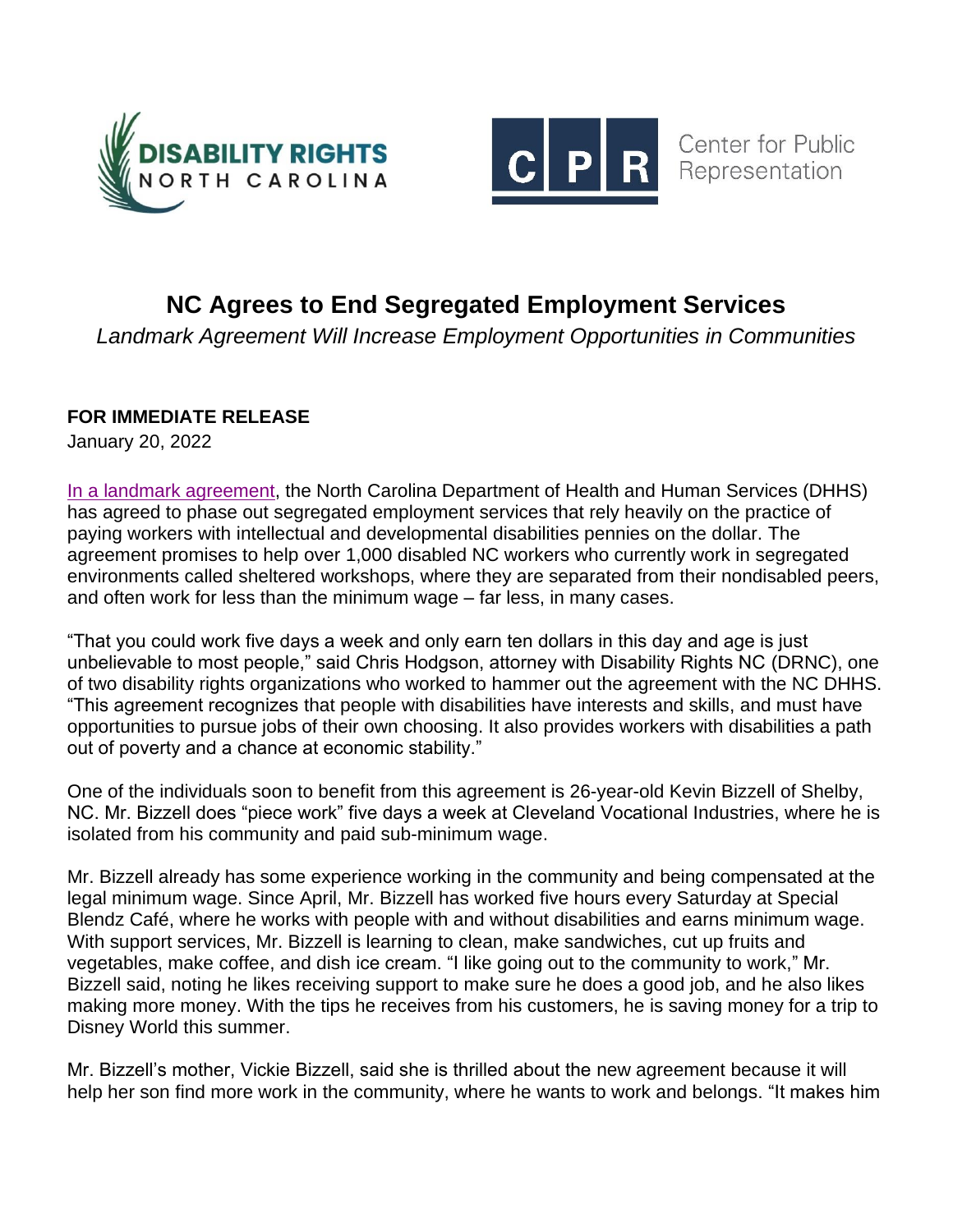happy to know he gets to get up on a Saturday morning to go to a job, just like I have to get up to go to my job. It makes him feel more involved in the community and the sense of him having his own paycheck like other people in the community is so important."

DRNC partnered with the Center for Public Representation (CPR) to achieve the agreement with DHHS. It will give people with disabilities the opportunity and support to leave the segregated workshops and find jobs in their communities. Under the agreement, no one will lose their current services. People will receive additional supports and services over the next five years to obtain jobs in the community that pay at least minimum wage.

"This new agreement will build a better future for people with intellectual and developmental disabilities without leaving anyone behind who is currently in a sheltered workshop," said Steven J. Schwartz, Litigation Director for CPR. "We applaud North Carolina for taking this important step and committing its state agencies to eliminating funding to sheltered workshops. Segregating people with disabilities and paying them less than the minimum wage violates federal discrimination laws and is just plain wrong. Employment services that lead to competitive integrated employment of people with disabilities has long been the proven way to ensure people with disabilities can work in real jobs for real pay. We encourage additional states to follow North Carolina's lead."

In the 1960s and 1970s, sheltered workshops were popular. Without education and employment discrimination protections in place for persons with disabilities, governments turned to funding segregated workshops as an alternative to long-term unemployment. But as years passed, the disability community demanded to be treated fairly and equally. Federal and state laws began to guarantee people with disabilities could receive integrated education and work opportunities, and segregated work no longer had a meaningful purpose.

Using its federal authority to monitor settings where people with disabilities receive services, Hodgson and other DRNC staff have monitored sheltered workshops throughout the state over the past decade, interviewing workers, providers and advocates, and ensuring workers' rights were protected in these settings. "We learned that segregated workshops typically are not successful in preparing workers for jobs in their communities and helping them transition out of the workshops," Hodgson said. "This agreement recognizes that the days of placing people with disabilities in workshops and preparing them for a lifetime of earning less than the minimum wage must come to an end in North Carolina."

The agreement fulfills Gov. Roy Cooper's 2019 Executive Order 92, which states: "North Carolinians with disabilities should be able to secure employment in integrated community settings that provide competitive wages and benefits, enable them to reach their full potential, increase their economic self-sufficiency, and grant them dignity as members of the workforce." This commitment to modernize and expand employment support services will allow North Carolinians with disabilities greater opportunity to secure competitive wages and benefits, increase their economic self-sufficiency, and increase their presence in the mainstream workforce. It will also enhance our communities by providing people with and without disabilities opportunities to work together.